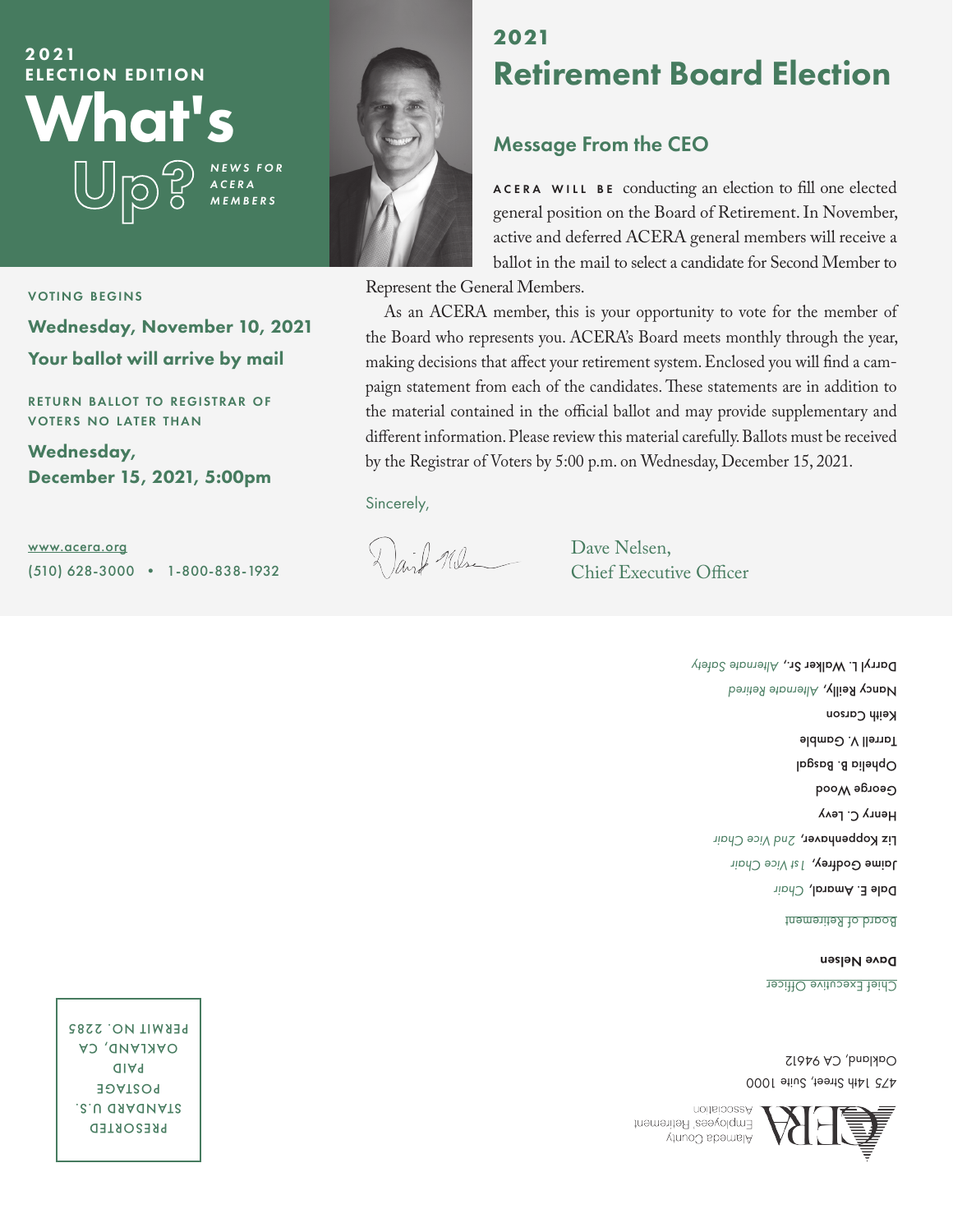

## Kellie Blumin Simon (AKA Kellie Blumin) Deputy Public Defender

My name is Kellie Blumin and I am seeking election to the Board of the Alameda County Employees' Retirement Association (ACERA). The pension and health benefits we receive as ACERA members allow us to achieve financial security in retirement. As an ACERA Board of Retirement member, I would work to ensure that the over 11 billion dollars in retirement funds are protected and the assets are managed with the pension's long-term health as the goal. I would seek to preserve the Supplemental Retiree Benefits Reserve Fund (SRBR), which are non-vested benefits that provide for retired employees' monthly medi-

cal allowance, dental and vision coverage, and supplemental COLA. The SRBR must be safeguarded so that all future retirees can receive these benefits.

My educational background includes a BA from the University of California, Santa Barbara, and a JD from the University of San Francisco. I have worked in Alameda County for 22 years as a Deputy Public Defender. As an attorney, I understand the fiduciary duty to protect the fund so that every decision is made with this obligation in mind. Legal issues arise that affect our pensions, and my experience in handling complex cases, reading case law, and analyzing the appropriate statutes, will ensure that the tough questions are being asked and that good decisions are being made.

If elected, I will represent the interests of all ACERA members. It is important to me that employees are given the information they need to make smart retirement decisions, and that ACERA keeps our members apprised of current issues facing the organization. I would be available by phone or email to all employees who have questions about retirement benefits, transferring retirement, or strategies to maximize retirement pensions. I would also make sure that retirees receive all the benefits to which they are entitled in a timely manner.

Please support me in this election and I will fight to protect our pensions, work to maximize investment returns, and promote integrity and transparency at ACERA.

#### ENDORSEMENTS:

- Nancy E. O'Malley, District Attorney of Alameda County
- ACERA Board Members:
	- Dale Amaral
	- George Wood
	- Liz Koppenhaver
- Alameda County Management Employee Association (ACMEA)
- IFPTE Local 21 (Including Public Defender Chapter)
- Alameda County Deputy Sheriff 's Association (DSA)
- Alameda County Prosecutors' Association
- Elizabeth Rogers, Former ACERA Board Member

ACERA has produced this What's Up? Election Edition Newsletter as a courtesy and service for the candidates and ACERA's members to provide an opportunity for the candidates to communicate with voters. ACERA assumes no liability for the contents of the submitted materials. These statements present solely the views of the candidates and do not represent an official statement of ACERA or its Board of Trustees. The content of these statements is presented exactly as the candidates submitted it. ACERA has neither approved nor confirmed the accuracy or content of these statements.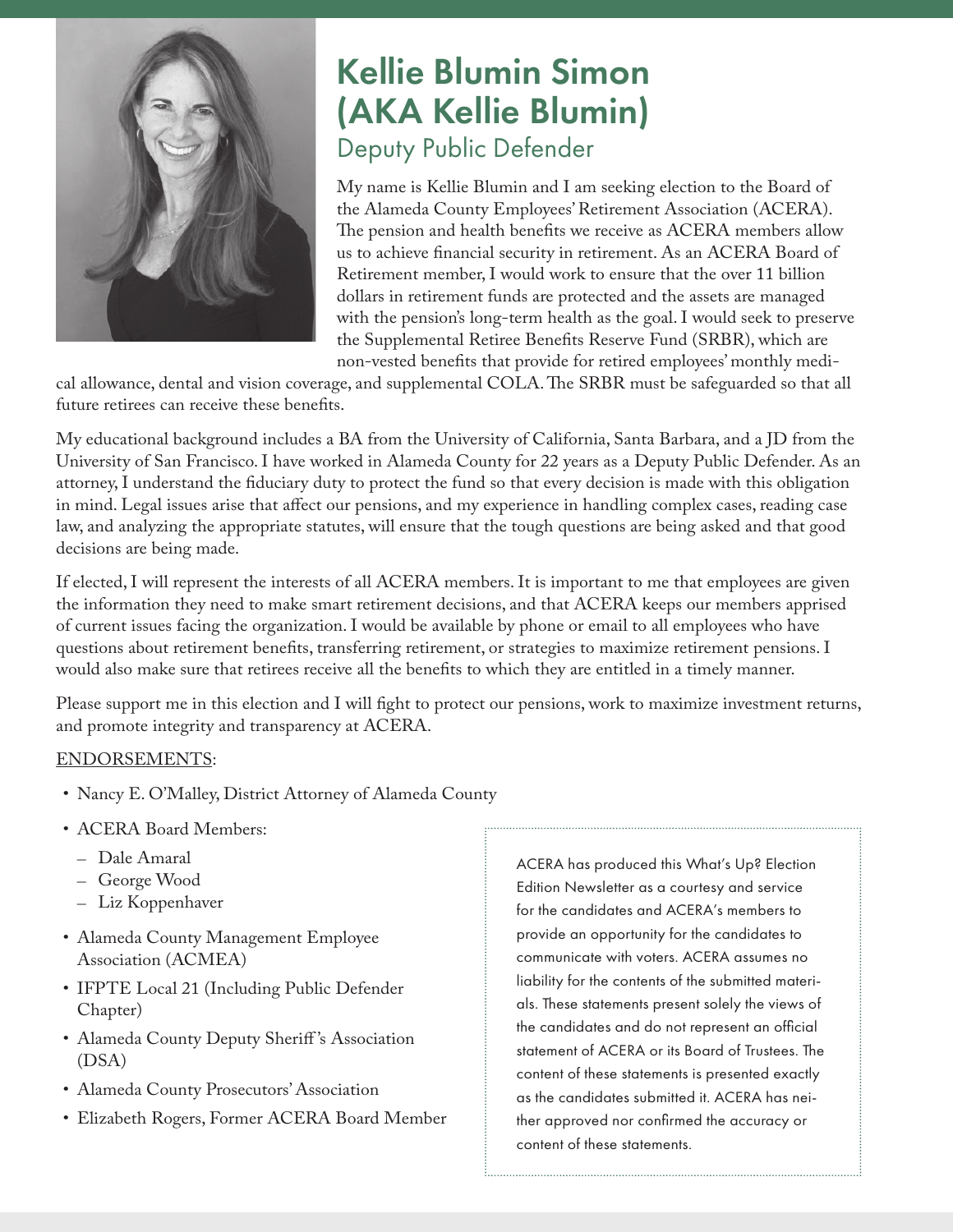

### Stacey R. Perry Administrative Specialist II, ACBH

I am Stacey R. Perry, a candidate for the Second Member seat for General Members of the Alameda County Employees' Retirement Association (ACERA). I currently work at Utilization Management as the Administrative Support Manager, with oversight responsibilities for the Administrative Unit.

I have been with the County for about seven years, with previous assignments at the Assessor's Office and ACERA, which was my assignment for three and a half years. While at ACERA, I was the Administrative Specialist assigned to the Assistant Chief Executive Officer, Operations. In that role, I was responsible for administrative

support for the actuarial valuation process, as well as contribution processes.

I am currently a PhD candidate in Public Policy after receiving a Master of Public Administration from California State University, East Bay in 2020

I believe I am the right candidate because of my previous experience with and knowledge of ACERA's processes, which are items upon which the Board makes decisions. I am also motivated to ensure these decisions would be made with as much transparency as possible while still upholding my fiduciary responsibilities to ACERA's membership. Additionally, I would look forward to engaging with any key stakeholders in ACERA's processes to ensure transparent governance of the fund.

I would like, based on this information, to ask that you vote for me as the new Second Member seat for General Members of ACERA.

ACERA has produced this What's Up? Election Edition Newsletter as a courtesy and service for the candidates and ACERA's members to provide an opportunity for the candidates to communicate with voters. ACERA assumes no liability for the contents of the submitted materials. These statements present solely the views of the candidates and do not represent an official statement of ACERA or its Board of Trustees. The content of these statements is presented exactly as the candidates submitted it. ACERA has neither approved nor confirmed the accuracy or content of these statements.